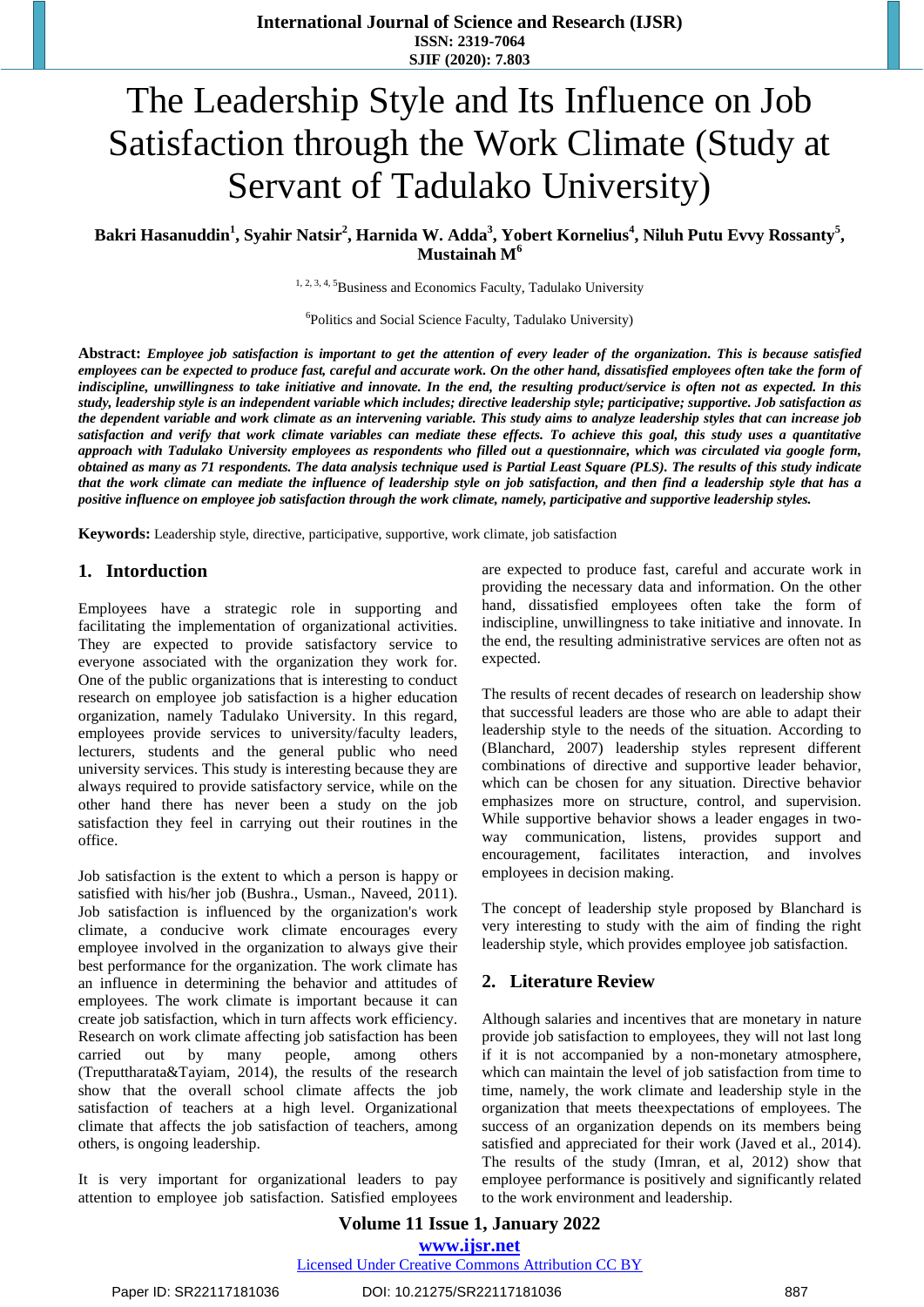#### **International Journal of Science and Research (IJSR) ISSN: 2319-7064 SJIF (2020): 7.803**

Work climate and leadership style of an organization are factors that influence employee attitudes towards their work, these two factors can be observed by observing the implementation of open system management, human relations that are ongoing in the organization. In this regard, it is important for leaders to maintain a positive work environment to maximize and enhance the efforts of their employees to achieve organizational effectiveness (Holloway, 2012). The results of the study (Gul et al., 2015) show that open systems and human relations as part of the work climate of an organization have a very strong influence on job satisfaction.

Work climate is a very broad concept that consists of many dimensions. It can be assessed based on employees' perceptions of various aspects of work life that develop from daily work experience, when dealing with organizational work systems, policies, targets and objectives, facilities and infrastructure, awards, management activities, and others. According to Flora (2019), employee behavior is influenced by the work climate available to them. This work climate if ethical can shape the ethics of individuals and employees as a whole in the organization. Arora et al. (2010) define climate as a set of specific attributes that can be induced by an organization in dealing with its members and their environment. The concept of organizational climate captures workers' perceptions of workplace features that are psychologically strong or influential, for example; whether workers have autonomy; pride in their work; good working relationship with other workers including their superiors; and many other working conditions. According to (Rahimic, 2013) climate significantly affects organizational and psychological communication processes, problem solving, learning, motivation, organizational efficiency and productivity, as well as innovation and job satisfaction. Therefore, climate becomes the focus of organizational experts, especially as more and more empirical data proves that a good organizational climate increases productivity and efficiency as well as increases employee satisfaction. According to (Qaiser, 2015) organizational climate as a company climate is a process of measuring organizational culture, so before explaining about organizational climate it is necessary to explain organizational culture. Organizational culture is the set of values, assumptions and beliefs that govern how people act in organizations.

The work climate consists of many dimensions that can be determined by the researcher himself. Work climate is seen as a situation, human relations including involvement in decision making, interesting and challenging tasks, attractive remuneration, career opportunities, and an overall safe work environment. Such a work climate is strongly influenced by the ongoing leadership style.

Thre leadership style according to Omolayo (2007) is a pattern of behavior carried out by leaders when dealing with employees. Leader effectiveness is the extent to which a leader continuously leads and directs his followers towards agreed-upon goals set by the whole group.

In general, leadership can be defined as the way or style of a person in leading and influencing others to achieve the goals that have been set. A leader is someone who is entrusted with being the chairman or head of an organization. A leader must be able to integrate and encourage the passion of his subordinates to achieve maximum organizational performance. Leaders have the ability to select, equip, train, and influence followers who have diverse talents, abilities, and skills towards the achievement of the mission and goals of the organization.

Blanchard (2007) suggests four leadership styles that represent different combinations of directive and supportive leader behavior, which can be chosen for any situation. Directive behavior indicates the extent to which a leader engages in one-way communication; detailing employee roles and telling employees what to do, where to do it, when to do it, and how to do it, and closely monitoring performance. Three words are used to define directive behavior, namely, structure, control, and supervision. Supportive behavior indicates a leader engages in two-way communication, listens, provides support and encouragement, facilitates interaction, and involves employees in decision making. Three words can be used to define supportive behavior namely, praise, listen, and facilitate. The combination of highly directive behavior is called directing. The directive leader tells subordinates what, how, when, and where to perform various tasks. The behavior of leaders with high directive and high support is referred to as coaching leadership style. In this style the leader still provides a lot of direction, but he or she also tries to hear how employees feel about decisions and their ideas and suggestions. The behavior of leaders with high supportiveness and low directives is referred to as a supportive leadership style. Low supportive and low directive leader behavior is referred to as delegating leadership style. In this style employees are allowed greater autonomy because they have the competence and confidence to complete tasks on their own. In this case the role of the leader is to provide recognition and actively listen and facilitate problem solving and decision making by employees.

According to Perna (2016) leadership style needs to be adapted to the situation in this case, situational leadership is useful for educating leaders about how to grow and communicate with their followers in important situations. Although situational leadership primarily looks at situational leadership styles, it is useful in understanding leaders' communication patterns. Leaders who use and have knowledge of situational leadership may be able to empower, transform, and inspire followers with other leadership styles, such as participati leadership styles.

# **3. Research Hypothesis**

- 1) The directive leadership style has a significant effect on the work climate.
- 2) The participative leadership style has a significant effect on the work climate.
- 3) Supportive leadership style has a significant effect on the work climate.
- 4) Work climate has a significant effect on job satisfaction and mediates the indirect effect of leadership style (directive, supportive, participative) on job satisfaction.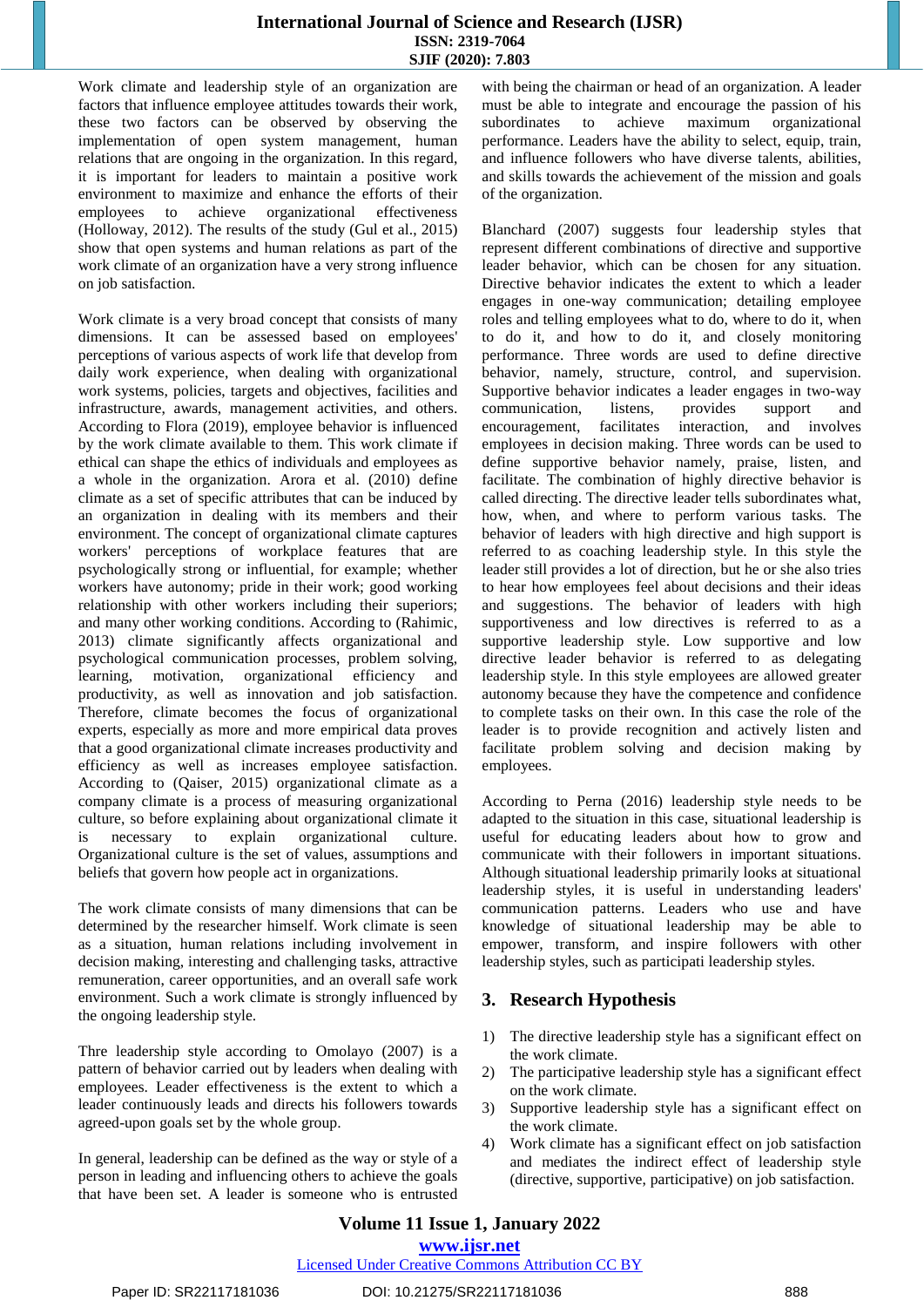#### **4. Research Method**

This study uses data collection techniques through distributed questionnaires, via google forms sent via social media, namely whatsapp to all employees who can be contacted via cell phones, of which 71 respondents were obtained.

|  |  | <b>Table 1:</b> Variables in the model |  |  |
|--|--|----------------------------------------|--|--|
|--|--|----------------------------------------|--|--|

| <b>rapic 1.</b> Variables in the moder |                                    |  |
|----------------------------------------|------------------------------------|--|
| A. Exogenous latent variables          | Number of indicators               |  |
| 1. Directive leadership style          | 6 indicators $(X_{1,1} - X_{1,6})$ |  |
| 2. Participative leadership style      | 6 indicators $(X_{21} - X_{26})$   |  |
| 3. Supportive leadership style         | 6 indicators $(X_{3,1} - X_{3,6})$ |  |
| B. Endegenous latent variables         | Number of indicators               |  |
| 4. Work climate                        | 9 indicators $(Y.1 - Y.9)$         |  |
| 5. Job satisfaction                    | 12 indicators $(Z.1 - Z.14)$       |  |

# **5. Data Analysis Techniques**

The data analysis technique used in this study is PLS (Partial Least Square), using the SmartPLS 3.0 program. Analysis with this approach is a quantitative analysis. In accordance with the conceptual framework that has been developed based on the results of theoretical studies and hypotheses to be tested. PLS is able to test the formative and reflective models by measuring the Likert scale indicators used in this study. PLS is a powerful analytical method because it does not require many assumptions, can be applied to all data scales, namely nominal, ordinal, interval, and ratio (distribution free), and the sample size does not have to be large. Steps taken:

#### **1) Measurement Model or Outer Model**

The outer model is also known as the outer relation or measurement model which defines how each indicator block relates to its latent variables. This model is used to determine the validity and reliability of the linking indicators with latent variables. The equation for the outer model (Yamin&Kurniawan, 2009: 214) is:

$$
x=\Pi x\xi+\epsilon x
$$

y = Πyη+εy

```
Notes:
```
x: matrix of manifest variables related to exogenous latent construct ξ

y: matrix of manifest variables related to endogenous latent constructη

Πx dan Πy: coefficient matrix (loading matrix) εx dan εy: residual model outer matrix

The indicators in this study are reflective indicators because the latent variables affect the indicators. For this purpose, the following measurement methods are used:

#### **a) Validity Test**

#### *Convergent Validity*

Convergent validity measures the magnitude of the correlation between the construct and the latent variable where the theoretical constructs must relate to each other. To measure the validity of the indicator, the loading factor value > 0.7. Nevertheless, the standardized loading factor value, above 0.6 is acceptable (Hussein, 2018: 22), while below 0.6 is excluded from the model. The measurement of the validity

of the latent variable uses the average variance extracted (AVE) value  $> 0.5$  to say that the data is valid (Ghozali, 2014: 40), if something is invalid, then the indicator must be reduced and reconstructed.

#### *Discriminant Validity*

Discriminant validity is done by calculating the cross loading value in each indicator of the latent variable and comparing the AVE root value with the correlation value between latent variables. The AVE root value must be greater than the correlation between latent variables. The results of the discriminant validity test are if the cross loading value in each indicator is the largest value for the parent latent variable, then the data is valid.

#### **b) ReliabilityTest**

#### *Composite Reliability*

This value indicates internal consistency, namely a high composite reliability value indicates the consistency value of each indicator in measuring the construct. Expected CR value > 0.7 (Ghozali, 2014: 40).

#### *Cronbach's Alpha*

The reliability test on the PLS was strengthened by the presence of Cronbach alpha where the consistency of each answer was tested. Cronbach's alpha is said to be good if 0.5 (Ghozali, 2014: 76).

#### **c) Structural Model or Inner Model**

The inner model is also called the inner relation, structural model, or substantive theory. The inner model describes the relationship between latent variables based on substantive theory (Ghozali, 2014: 37). The equation of the inner model is as follows:

 $η = ηβ + ξΓ + ζ$ 

- Notes:
- η: endogenous latent construct matrix
- ξ: Exogenous laten construct matrix
- β: coefficient matrix of endogenous variables
- Г: exogenous variable matrix coefficient
- ζ: inner model residual matrix

The structural model was evaluated using R-Square for each dependent latent variable and the significance of the coefficients of the structural path parameters. The assessment of the model with PLS begins by looking at the R-Square. The interpretation is the same as the interpretation in the regression. Changes in the value of R-Square can be used to assess the effect of certain independent latent variables on the dependent latent variable whether it has a substantive effect. The higher the R-Square value, the higher the percentage of variance of the endogenous variables influenced by the exogenous variables.

#### **d) Constructing a Path Diagram**

Research hypotheses are described or constructed into path diagrams using SmartPLS 3.0.

Convert Path Diagram to System of Equations

# **Volume 11 Issue 1, January 2022**

**www.ijsr.net**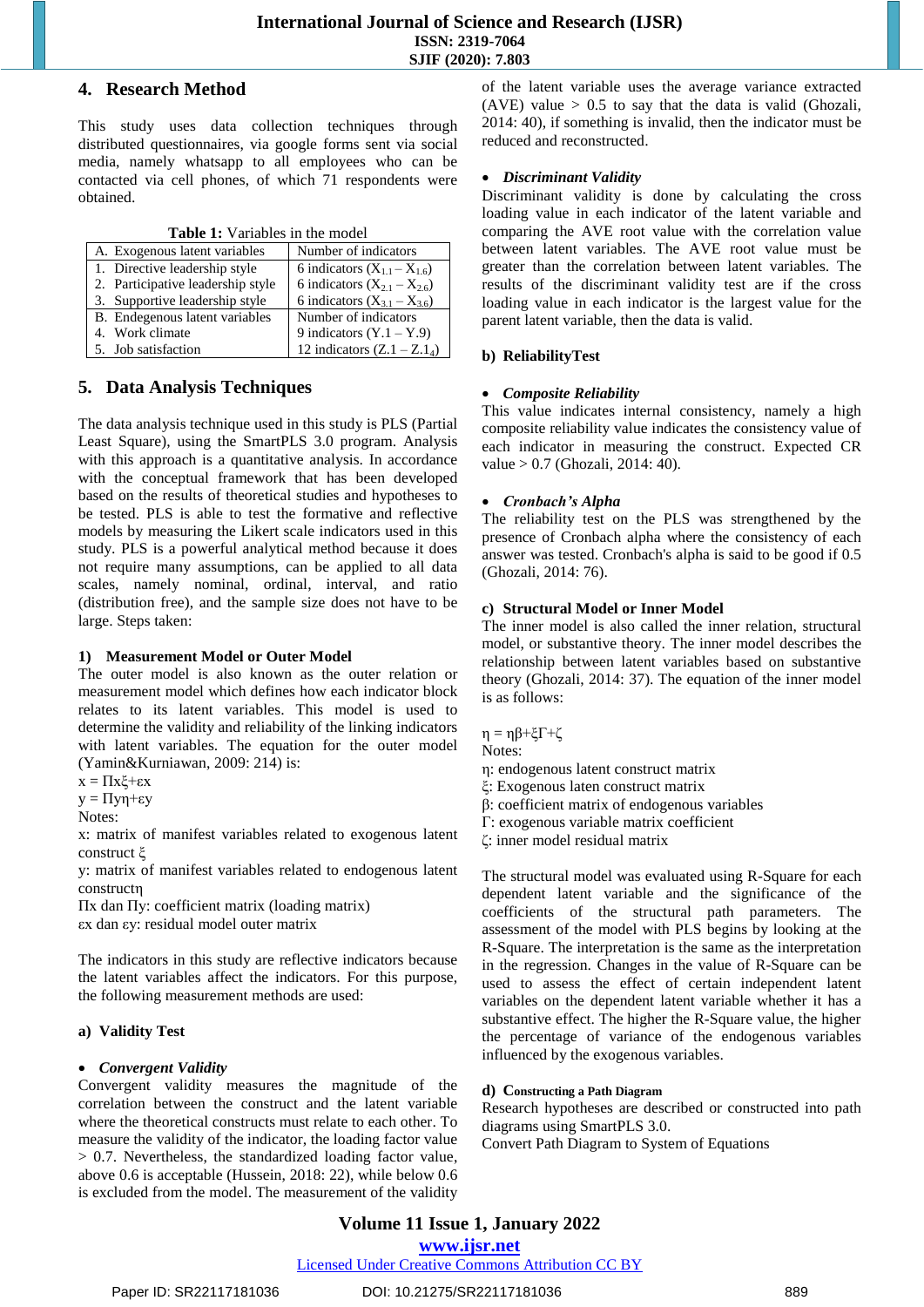#### *Inner Model*

The Inner Model determines the specification of the relationship between one latent construct and another latent construct.

*Outer Model*

The Outer Model specifies the relationship between the latent construct and its indicators.

#### **e) Resampling Bootstrapping**

Resampling using the bootstrapping method needs to be carried out on analyzes using PLS to ensure the resulting value, because PLS does not require a normal distribution. A hypothesis can be accepted or should be rejected statistically can be calculated through the level of significance. The level of significance used in this study is 5%. If the chosen significance level is 5%, the significance level or confidence level is 0.05 to reject a hypothesis. In this study, the probability of making the wrong decision is 5% and the probability of making the right decision is 95%. The following is used as the basis for decision making, namely:  $p$ -value  $\leq 0$ , 05, then the hypothesis is accepted.  $p-value > 0$ , 05, then the hypothesis is rejected.

Description: p-value is a probability value (probability value or opportunity value) or a value that indicates the probability of a data being generalized to the population, namely the wrong decision is 5% and the probability of making the right decision is 95%.

At a significance level of 0.05, the hypothesis will be supported on condition that the t-value exceeds the critical value, which is 1.96.

#### **f) Testing Moderating Variable**

The next test is to test the moderating variable. The moderating variable in this study is the work climate, namely the influence of work climate on the relationship between leadership style (directive, partisipatif, supportive,) and job satisfaction.

#### **2) PLS Analysis Results**

PLS analysis that was run using the SmartPLS version 3.0 software was carried out in three stages, namely, measuring indicators or outer models, testing structural models or inner models and testing hypotheses using Bootstrapping (Model Significance Test).

#### **a) Validity Test**

The validity test aims to evaluate convergent validity, namely, to determine the degree of conformity between the attributes of the measuring instrument's measurement results and the theoretical concepts that explain the existence of the attributes of these variables. Convergent Validity of the measurement model with reflexive indicators is assessed based on the correlation between item scores/component scores which are estimated with PLS software. Individual reflexive measures are said to be high if they correlate more than 0.7 with the construct being measured. Nevertheless, the standardized loading factor value, above 0.6 is acceptable (Hussein 2018: 22), while below 0.6 is excluded from the model.

Convergent validity dapat ketahui dari nilai outer loading masing-masing indikator variabel. Indikator dikatakan *valid* jika memiliki nilai di atas 0, 6. Jika nilai outer loading <0, 6 maka harus diproses kembali sampai memenuhi *convergent validity.* 

After modifying the model, the indicators that are eliminated are indicators X1.1 and X1.2, which are indicators of the directive leadership style variable. For the participatory leadership style variable, it appears that all the indicators meet the convergent validity requirements, as well as the supportive leadership style variable. As for the work climate variable, there is one indicator, namely, Y.3 which does not meet the convergent validity requirements. Likewise for the job satisfaction variable, there is one indicator that does not meet the requirements, namely Z.1.

After adjustment, the outer loading value is obtained as the final stage of the calculation process to show the convergent validity of each indicator on each variable in this study.

# **b) Evaluating Discriminant Validity**

Discriminant validity measures the correlation between item scores or component scores. Discriminant validity is carried out to ensure that each concept of each latent variable is different from other variables. The model has good discriminant validity if each loading value of each indicator of a latent variable has the largest loading value compared to other loading values for other latent variables.

To assess discriminant validity, it is done by comparing the square root of average variance extracted (AVE) for each variable with the correlation value between the variables. The AVE value is used to measure the amount of variation that can be captured from the construct compared to variations caused by measurement errors.

The measurement of the validity of the latent variable uses the average variance extracted (AVE) value  $> 0.5$  to say that the data is valid, if any are invalid, the indicators must be reduced and reconstructed. The following will present the AVE values for all variables which can be seen in the following table,

| <b>Tuble 2.</b> Therage candide $\text{m}$ and $\text{m}$ |                 |                                       |
|-----------------------------------------------------------|-----------------|---------------------------------------|
|                                                           | Initial Average | Final Average                         |
| Variable                                                  |                 | Variance Extracted Variance Extracted |
|                                                           | (AVE)           | (AVE)                                 |
| Directive leadership style                                | 0.454           | 0.626                                 |
| Participative leadership                                  | 0.808           | 0.808                                 |
| style                                                     |                 |                                       |
| Supportive leadership                                     | 0.735           | 0.735                                 |
| style                                                     |                 |                                       |
| Work climate                                              | 0.412           | 0.542                                 |
| Job satisfaction                                          | 0.482           | 0.516                                 |
|                                                           |                 |                                       |

**Table 2:** Average Variance Extracted (AVE)

*Reference: Authors*

As Table 2 above, it can be seen that in the initial measurement results there are still variables that have an AVE root value below 0.5, namely the directive leadership style variable, with an initial value of 0.454 and the work climate variable with an initial value of 0.412 and the job satisfaction variable, namely the valueinitially 0.482. This shows that not all variables in the model meet the discriminant validity criteria, therefore modifications need to

# **Volume 11 Issue 1, January 2022**

**www.ijsr.net**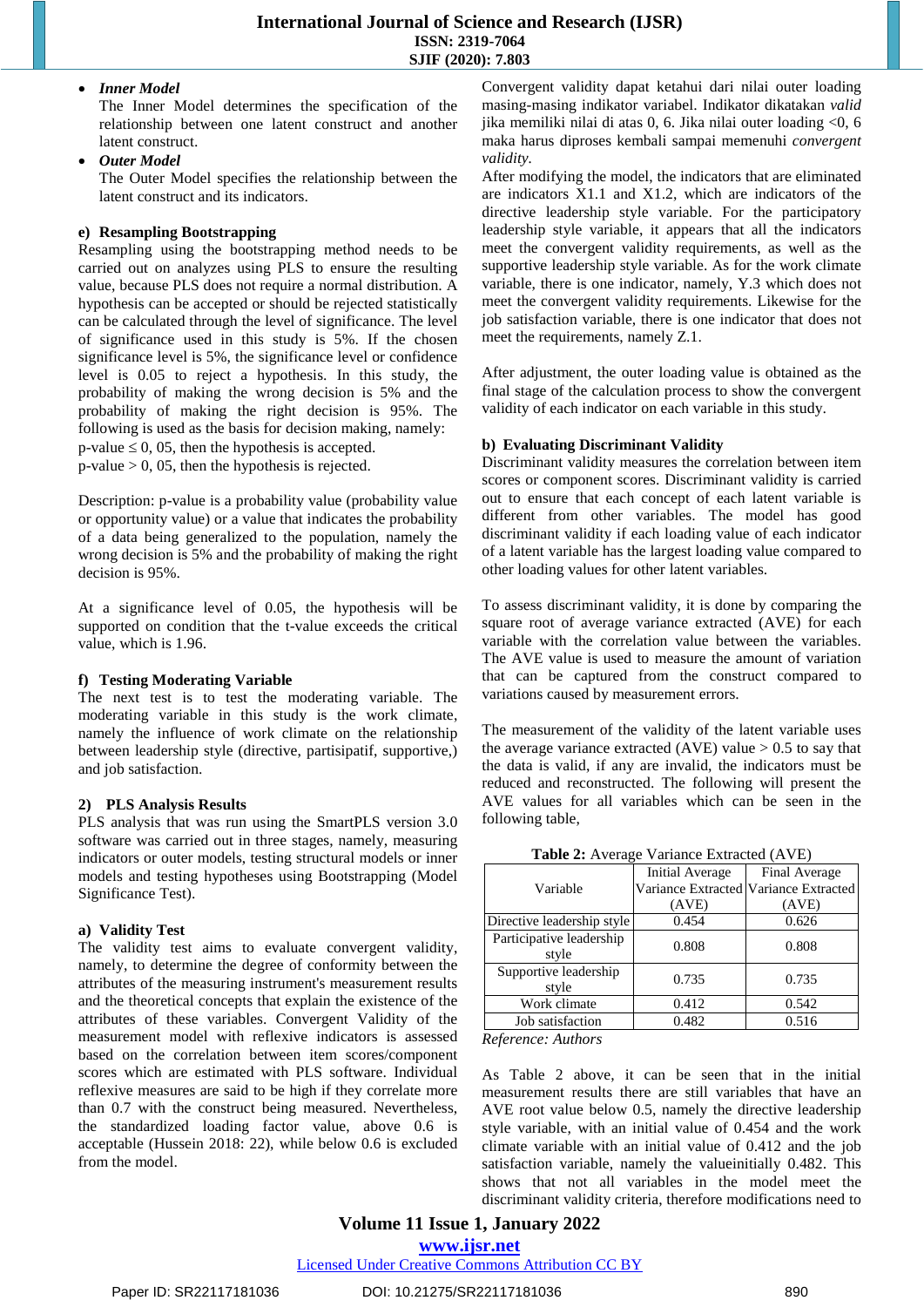be made and are expected to meet the criteria. After modification, the results show that all variables have an AVE value above 0.5 so that it can be said that all constructs have met the discriminant validity value or have a good validity value.

#### **c) Reliability Test**

The construct reliability test was measured by 2 criteria, namely composite reliability and Cronbach's alpha. Composite reliability shows internal consistency, namely a high composite reliability value indicates the consistency value of each indicator in measuring the construct. Meanwhile, Cronbach's alpha is a general measure of the consistency of a multi-item scale.

#### **Evaluating Composite Reliability**

The reliability test is carried out by looking at the composite reliability value of the indicator block that measures the construct. The construct is said to be reliable if the composite reliability value is above 0.7. The value of composite reliability can be seen in the following table,

**Table 3:** Composite Reliability (CR)

| Variable                       | Initial Composite Final Composite |       |
|--------------------------------|-----------------------------------|-------|
|                                | Reliability (CR) Reliability (CR) |       |
| Directive leadership style     | 0.805                             | 0.869 |
| Partisipative leadership style | 0.962                             | 0.962 |
| Supportive leadership style    | 0.943                             | 0.943 |
| Work climate                   | 0.86                              | 0.862 |
| Job satisfaction               | 0.925                             | 0.931 |

Table 3 indicated the value of composite reliability which since the beginning of the measurement has met the criteria. However, after modifications were made to several indicators to meet the outer loading at the initial stage of the study, the final results obtained were that all variables still had good reliability and met the criteria for composite reliability values with values above 0.7.

#### **Evaluating Cronbach's Alpha**

The reliability test was also strengthened by Cronbach's alpha. The construct is said to be reliable if the value of cronbach's alpha  $\geq 0$ . The value of cronbach's alpha can be seen in the following table,

| Table 4: Cronbach's Alpha      |                                     |       |  |
|--------------------------------|-------------------------------------|-------|--|
| Variable                       | Initial Cronbach's Final Cronbach's |       |  |
|                                | Alpha                               | Alpha |  |
| Directive leadership style     | 0.753                               | 0.801 |  |
| Participative leadership style | 0.952                               | 0.952 |  |
| Supportive leadership style    | 0.928                               | 0.928 |  |
| Work climate                   | 0.818                               | 0.817 |  |
| Job satisfaction               | 0.91                                | 0.919 |  |

According to Table 4, it shows that the measurement of all variables has met the criteria of Cronbach'salpha, both the initial measurement and the end of the measurement have good reliability and meet the criteria of Cronbach's alpha value with a value above 0.5.

#### **3) Structutral Model Measurement (Inner Model)**

The inner model test was conducted to examine the relationship between the hypothesized exogenous and endogenous constructs. The output of the structural model is done by looking at the value of  $R^2$  (coefficient of determination), as shown in the table below.

| Table 5: R-Square Value |          |
|-------------------------|----------|
| Variable                | R Square |
| Work climate            | 0.631    |
| Job satisfaction        | 0.758    |

This study uses 2 variables that are influenced (dependent) by other (independent) variables, where the work climate and job satisfaction variables are influenced by each variable of directive leadership style, participatory leadership style, and supportive leadership style. Table 5 shows that the R-Square value for the work climate variable is 0.631. These results indicate that 63.1% of work climate variables can be influenced by three leadership style variables. Similarly, the variable job satisfaction is influenced by the three leadership styles by 0.758 or 75.8%.

#### **5. Research Hypothesis**

The basis used in testing the hypothesis proposed in the study is the value contained in the output result for inner weight. The following table provides the estimated output for structural model testing. The significance of the estimated parameters provides very useful information about the relationship between the research variables.

|                                                    | Direct effect ofleadership style---> | Indirect effect of leadership style--> | Total    |
|----------------------------------------------------|--------------------------------------|----------------------------------------|----------|
| Path Diagram                                       | Work climate                         | Job satisfaction                       | effect   |
| Directive leadership style--->Work climate         | $-0.013$                             | $-0.011$                               | $-0.024$ |
| Directive leadership style--->Job satisfaction     |                                      |                                        |          |
| Participative leadership style->Work climate       | 0.327                                | 0.285                                  | 0.612    |
| Participative leadership style--->Job satisfaction |                                      |                                        |          |
| Supportive leadership style->Work climate          | 0.496                                | 0.432                                  | 0.928    |
| Supportive--->Job satisfaction                     |                                      |                                        |          |
| Work climate->Job satisfactiojn                    | 0.871                                |                                        |          |

**Table 6:** Estimated Value of the Effect of Independent Variables on Dependent Variables

The statistical analysis using PLS test states that each hypothesized relationship is carried out using simulation. In this case, the bootstrap method is applied to the sample.

# **Volume 11 Issue 1, January 2022**

**www.ijsr.net**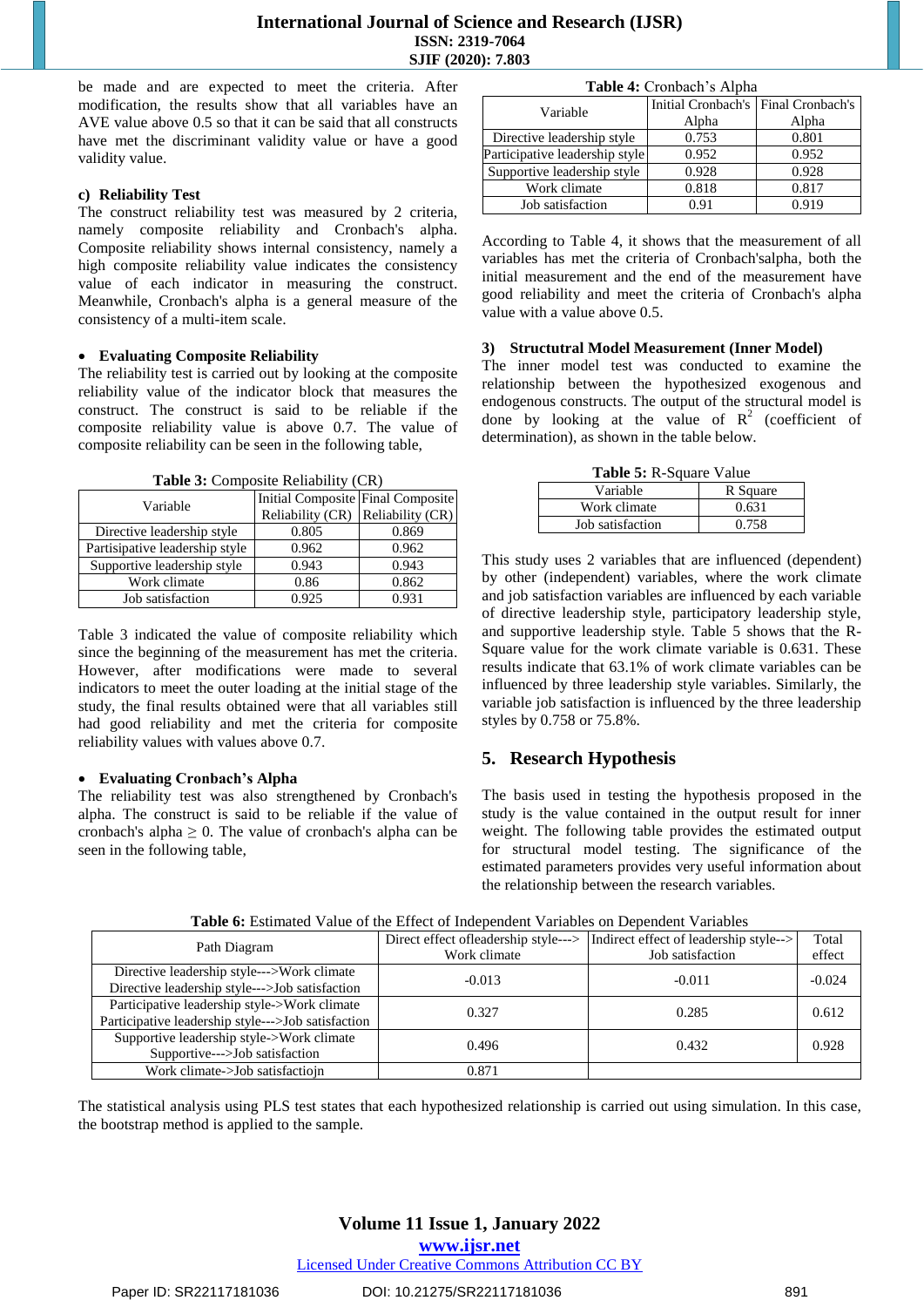

Notes: GKD= directive leadership style  $(X1)$ GKS= supportive leadership style (X2)  $GKP=$  participative leadership style  $(X3)$  $IK = work$  climate  $(Y)$  $KK =$  work satisfaction  $(Z)$ 



Testing with bootstrap is also intended to minimize the problem of abnormal research data. The results of the bootstrapping test from the PLS analysis are as follows:

a) **Hypothesis Test 1** (directive leadership style  $\rightarrow$  work climate)

The results of testing for the first hypothesis indicate that the influence of the directive leadership style variable on the work climate variable shows a path coefficient value of-0.013 with a t value of 0.104. This value is smaller than the value of t table (1.96). These results indicate that the directive leadership style has a negative effect on work climate, but it is not significant.

**b) Hypothesis Test 2** (Participative leadership style  $\rightarrow$ work climate)

The results of testing the second hypothesis indicate that the influence of the participatory leadership style variable on the work climate shows a path coefficient value of 0.327 with a t value of 1.10. This value is smaller than the value of t table (1.96). These results indicate that the participatory leadership style has a positive effect on the work climate, but it is not significant.

**c) Hypothesis Test 3** (supportive leadership style  $\rightarrow$  work climate)

The results of the third hypothesis testing show that the supportive leadership style variable has an effect on the work climate, the path coefficient value is 0.496 with a t value of 1.58. This value is smaller than the value of t table (1.96). These results indicate that the supportive leadership style has a positive effect on the work climate, but it is not significant.

**d) HypothesisTest 4** (work climate mediation  $\rightarrow$  job satisfaction)

The results of the fourth hypothesis testing show the mediating effect of the work climate variable on the job satisfaction variable, showing the path coefficient value of 0.871 with a t value of 28, 593. This value is greater than the value of t table (1.96). These results indicate that the work climate has a positive mediating effect on the job satisfaction variable.

Based on R Square for the work climate variable, it is obtained 0.631 (63.1%). The number of independent variables (k) is 3 and the number of research samples (n) is 71 with a significance level of of 5%, so the F-count value can be obtained as follows:

$$
\text{Fcount} = \frac{R^2(n-k-1)}{(1-R^2)k}
$$
\n
$$
= \frac{0.63I(7I-3-I)}{(I-0.63I)^3} = 60.52
$$
\n
$$
\text{F}_{\text{table}} = 2.83
$$

Fcount of 60.52 ≥Ftable of 2.83, this indicates that the leadership style variable simultaneously affects the work climate.

R Square for the job satisfaction variable is 0.758 (75.8%). The simultaneous influence of leadership style variables on job satisfaction can be calculated using the above formula, the results are as follows,

$$
=\frac{0.758(46-3-1)}{(1-0.758)3} = 69.95
$$

#### **Volume 11 Issue 1, January 2022**

**www.ijsr.net**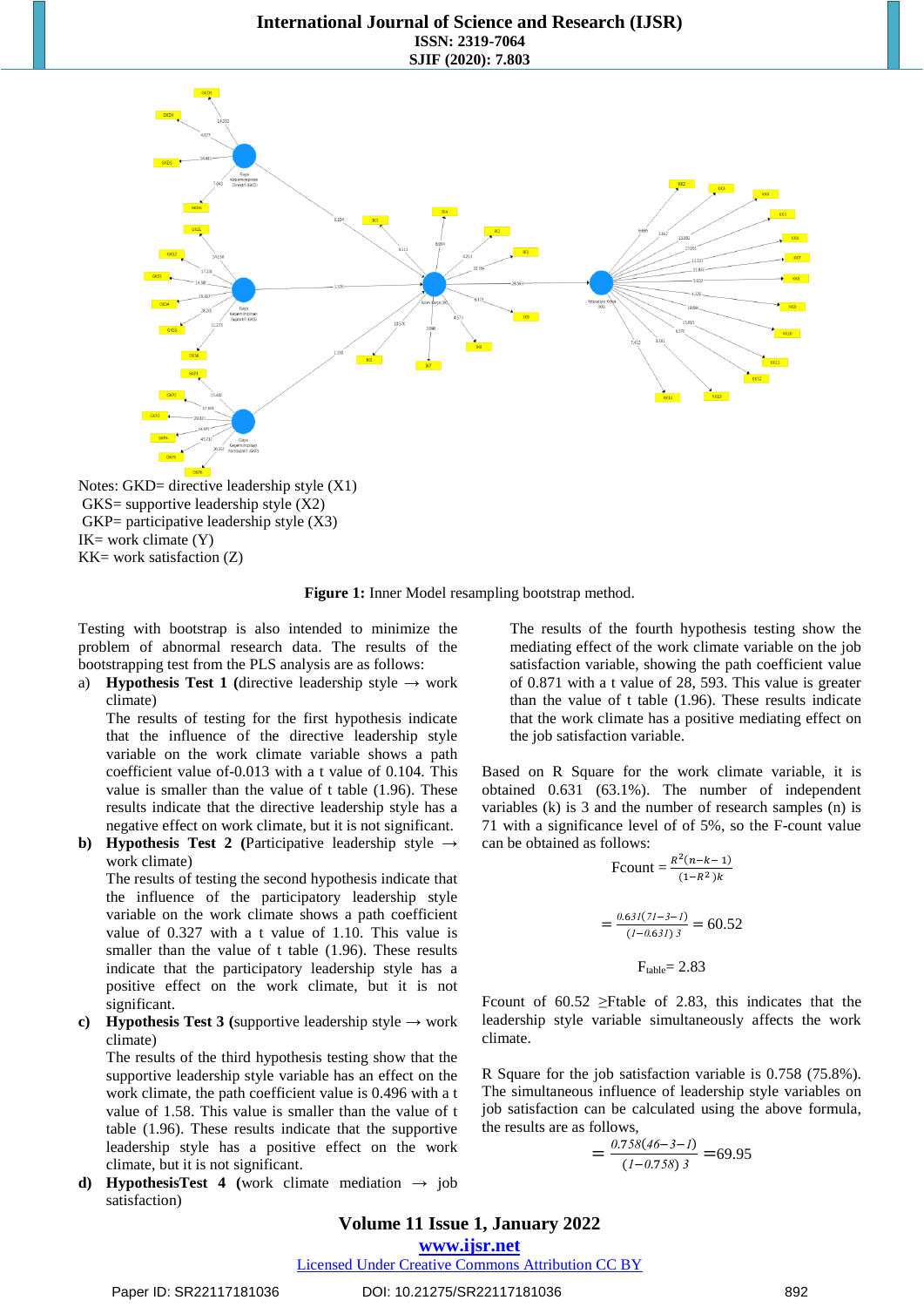Therefore F count 69.95  $\geq$ F table of 2.83, indicating that the leadership style variable simultaneously affects job satisfaction.

# **6. Discussion**

Based on the hypotheses proposed in this study, all of them show evidence that both directive and participative and supportive leadership styles simultaneously affect work climate and job satisfaction. That is, the higher the value of the leadership style, the higher the value of work climate and job satisfaction or in other words, the better the employee's perception of the leadership style, the better the work climate and job satisfaction felt by employees. This can be seen from the results of the F test which shows that simultaneously leadership style has a positive effect on work climate and employee job satisfaction. The results of this study are in line with research conducted by Holloway (2012), which states that leadership behaviors are positively related to the employees' perceptions of organizational climate.

It is necessary to state the results of this study that partially directive leadership style has a negative influence on work climate and job satisfaction. This means that the higher or more intense the application of the directive style will create a less conducive work climate, as well as the decrease in job satisfaction. However, the negative effect is relatively small compared to the positive effect provided by the participatory leadership style and the supportive leadership style.

This study found the fact that participatory and supportive leadership styles gave a positive value to improving organizational climate and employee job satisfaction. Therefore, it becomes a logical reason to state that the most appropriate combination of leadership styles today is a participative and supportive leadership style. In terms of participatory leadership style, the leader conducts a two-way evaluation, namely the leader and subordinates communicate with each other about things that are considered to need improvement, and seek solutions together. Thus, good relations are always maintained, as well as in terms of supervision/control carried out by taking into account the employee's work motivation remains stable. In addition, leadership in a participatory style is expected by employees to develop a work atmosphere that is not boring. Leaders provide solutions to new tasks for employees and provide opportunities to submit complaints in carrying out these new jobs or tasks. Likewise, the supportive leadership style invites subordinates to discuss organizational policies that are relevant to the duties/responsibilities of employees. Employees like to get attention from management when they do a good job. Leaders always cooperate with employees in completing work. Always provide opportunities for employees to discuss work-related issues. Leaders always invite cooperation to facilitate communication between employees in doing work, and intervene to help complete tasks orwork that are not in accordance with the target.

A good working climate as perceived by employees, among others; their work is clearly defined and structured; . employees know clearly who has formal authority to make decisions; employees know the goals to be achieved; mutual

trust between employees in the workplace; support from colleagues in completing daily tasks. This study found the fact that work climate affects employee job satisfaction. These results are in line with the results of research conducted by; (Bushra., Usman., Naveed, 2011; Treputtharata &Tayiam, 2014; Gul et al., 2015; Rahimic, 2013).

Job satisfaction perceived or felt by employees such as; feel comfortable working in the office; feel valued as a human resource; cooperation is established between employees and leaders as well as among fellow employees; leadership tolerance for unintentional mistakes by employees; innovation in getting the job done; . there is a balance between work/office affairs and family affairs that goes very well; can complete the work on time. These indicators strongly support employee job satisfaction.

The conducive work climate at Tadulako University can be linked to the university's policy of rotating or mutating from one work unit to another. This policy was responded well by the employees as a refresher effort, adding insight and experience as well as interaction with fellow employees. However, it should be noted that the time span for making mutations should not be too short to be transferred from one work unit to another. In addition, it is also necessary to adjust the competence of employees in the work unit they will occupy, and the transfer is based on the results of an objective study or analysis from the leadership.

# **7. Conclusion**

- Simultaneous leadership style has a positive effect on both the work climate and job satisfaction.
- The directive leadership style partially has a negative influence on the work climate and job satisfaction.
- The participatory and supportive leadership style partially has a positive influence on the work climate and job satisfaction.
- Work climate can mediate the influence of leadership style on job satisfaction.

# **8. Suggestion**

- Need to apply a leadership style that is more inclined to a participative and/or supportive leadership style
- Need to increase salary/incentives to meet the standard of living needs of employees
- Opportunities for promotion/career advancement, all employees should have equal opportunities and based on an objective and transparent assessment.

# **References**

[1] Arora, Nitin., Nuseir, M. T., Falade, T. A., Nusair, T. (2010). Effect Size Measurement Of The Meta-Analytic Influence Of Organizational Climate On Employee Job Satisfaction. *Social Responsibility, Professional Ethics, and Management Proceedings of the 11th International Conference*. Ankara, Turkey, 24–27 November 2010

**Volume 11 Issue 1, January 2022 www.ijsr.net** Licensed Under Creative Commons Attribution CC BY